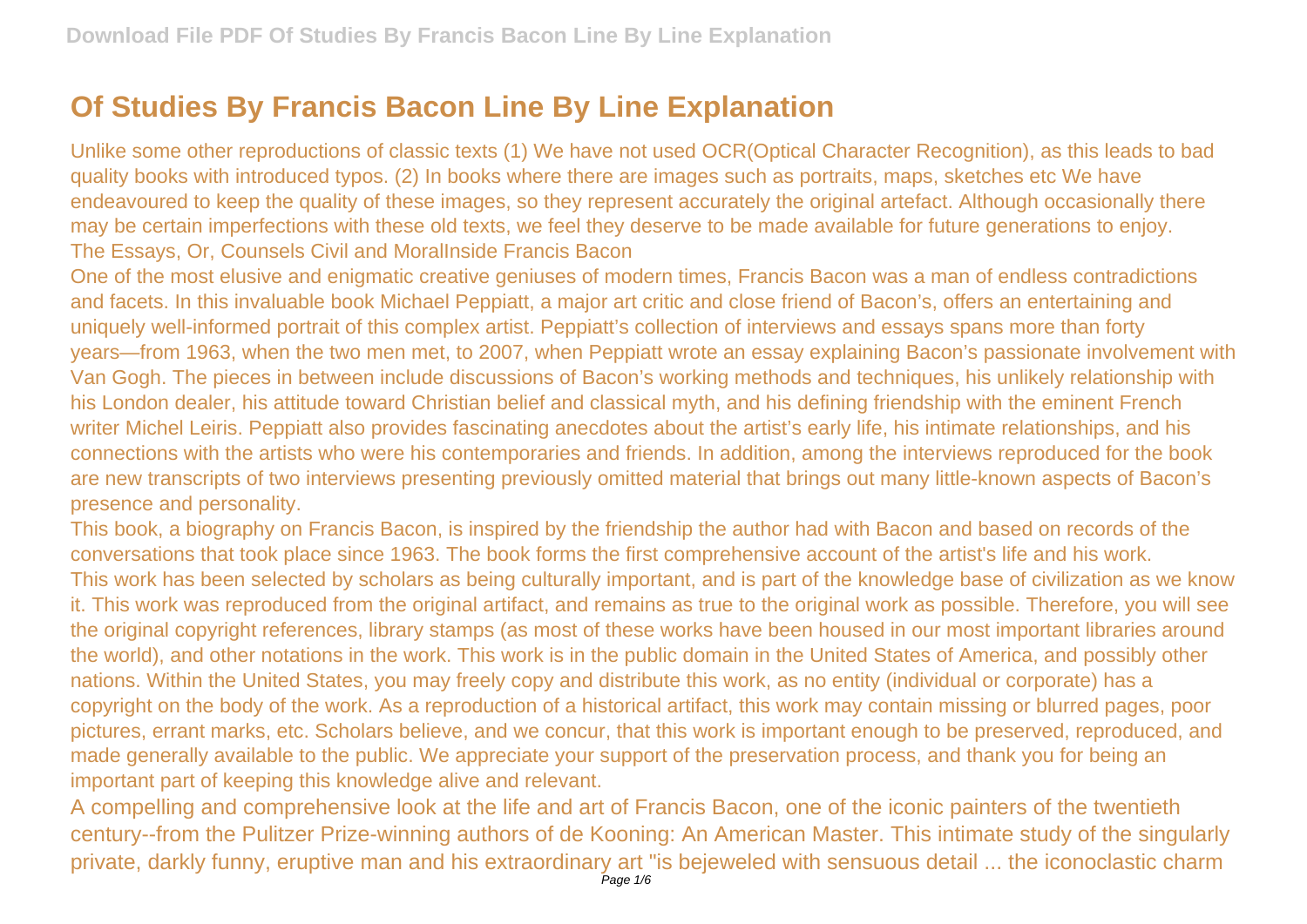of the artist keeps the pages turning" (The Washington Post). "A definitive life of Francis Bacon ... Stevens and Swan are vivid scene setters ... Francis Bacon does justice to the contradictions of both the man and the art." --The Boston Globe Francis Bacon created an indelible image of mankind in modern times, and played an outsized role in both twentieth century art and life--from his public emergence with his legendary Triptych 1944 (its images "so unrelievedly awful" that people fled the gallery), to his death in Madrid in 1992. Bacon was a witty free spirit and unabashed homosexual at a time when many others remained closeted, and his exploits were as unforgettable as his images. He moved among the worlds of London's Soho and East End, the literary salons of London and Paris, and the homosexual life of Tangier. Through hundreds of interviews, and extensive new research, the authors probe Bacon's childhood in Ireland (he earned his father's lasting disdain because his asthma prevented him from hunting); his increasingly open homosexuality; his early design career--never before explored in detail; the formation of his vision; his early failure as an artist; his uneasy relationship with American abstract art; and his improbable late emergence onto the international stage as one of the great visionaries of the twentieth century. In all, Francis Bacon: Revelations gives us a more complete and nuanced--and more international--portrait than ever before of this singularly private, darkly funny, eruptive man and his equally eruptive, extraordinary art. Bacon was not just an influential artist, he helped remake the twentieth-century figure.

There are also essays on Bacon's theory of rhetoric and history as well as on his moral and political philosophy and on his legacy. Throughout the contributors aim to place Bacon in his historical context.

This authoritative edition was originally published in the acclaimed Oxford Authors series under the general editorship of Frank Kermode. It brings together an extensive collection of Bacon's writing - the major prose in full, together with sixteen other pieces not otherwise available - togive the essence of his work and thinking.Although he had a distinguished career as a lawyer and statesman, Francis Bacon's lifelong goal was to improve and extend human knowledge. In The Advancement of Learning (1605) he made a brilliant critique of the deficiencies of previous systems of thought and proposed improvements to knowledge inevery area of human life. He conceived the Essays (1597, much enlarged in 1625) as a study of the formative influences on human behaviour, psychological and social. In The New Atlantis (1626) he outlined his plan for a scientific research institute in the form of a Utopian fable. In addition tothese major English works this edition includes 'Of Tribute', an important early work here printed complete for the first time, and a revealing selection of his legal and political writings, together with his poetry. A special feature of the edition is its extensive annotation which identifies Bacon's sources and allusions, and glosses his vocabulary.

Nine original and stimulating essays will celebrate the centenary of the birth of one of the greatest painters of thetwentieth century, Francis Bacon (1909¿1992). Since the artist¿s death his enigmatic paintings have inspired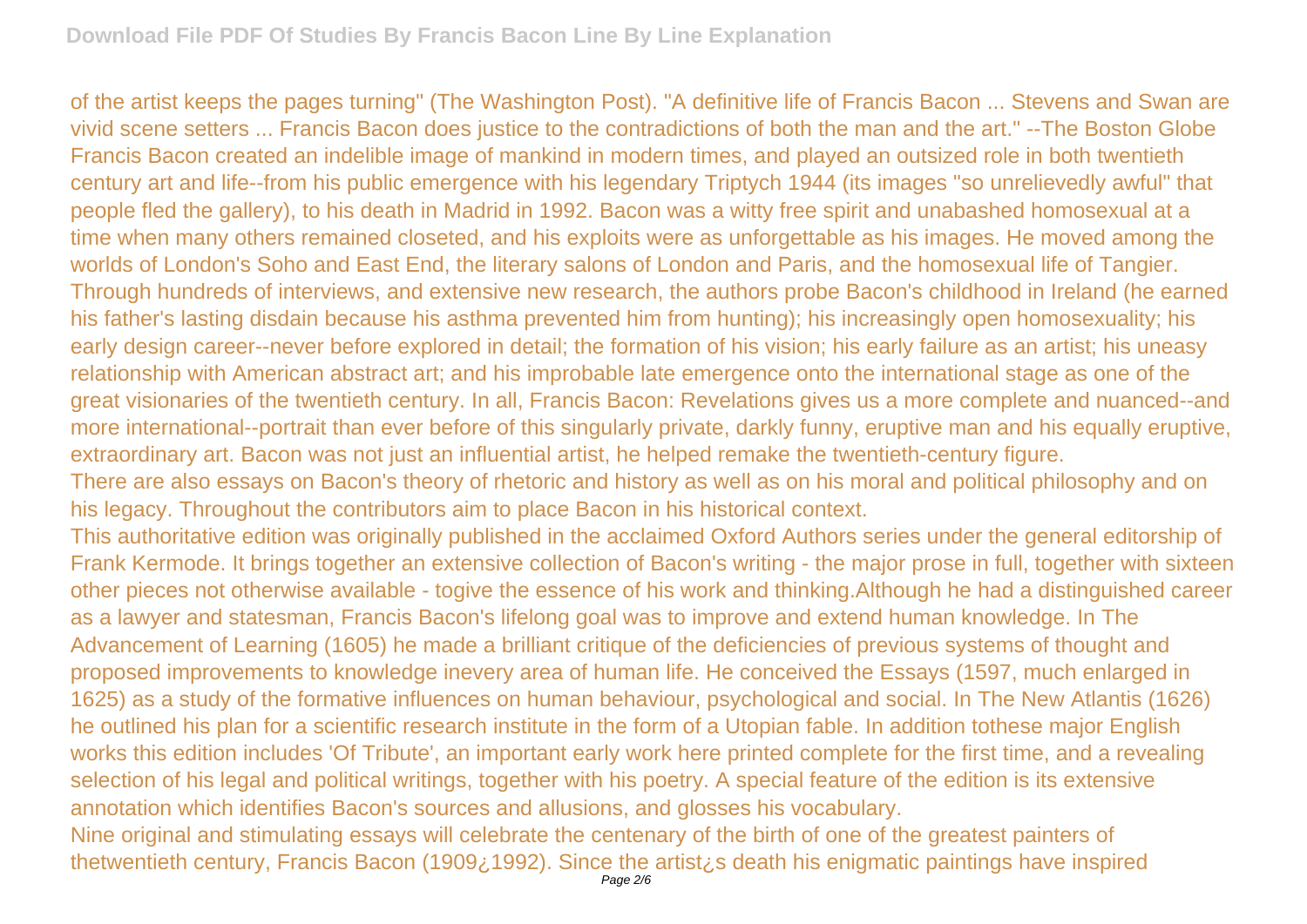newthinking and methods of interpretation, and these essays, written by leading scholars from throughout the world,reflect an impressively wide and rich range of approaches.

In June of 1963, when Michael Peppiatt first met Francis Bacon, the former was a college boy at Cambridge, the latter already a famous painter, more than thirty years his senior. And yet, Peppiatt was welcomed into the volatile artist's world; Bacon, considered by many to be "mad, bad, and dangerous to know," proved himself a devoted friend and father figure, even amidst the drinking and gambling. Though Peppiatt would later write perhaps the definitive biography of Bacon, his sharply drawn memoir has a different vigor, revealing the artist at his most intimate and indiscreet, and his London and Paris milieus in all their seediness and splendor. Bacon is felt with immediacy, as Peppiatt draws from contemporary diaries and records of their time together, giving us the story of a friendship, and a new perspective on an artist of enduring fascination.

The age of Francis Bacon marked the beginning of a long period when empirical science was seen as the key to progress in extending man's control over nature. Recently, however, a breakdown of confidence in the outcome of worldwide industrialism and a growing concern over threats to the earth's ecosystems have brought mounting criticism of specialized, exploitative science. Demands for conservation and social responsibility are leading to a reappraisal of the whole philosophy of science that has been dominant for three centuries, and many observers see this as a new scientific revolution, comparable in significance with that of the seventeenth century.

Madrid. Unfinished. Man dying. A great painter lies on his deathbed, synapses firing, writhing and reveling in pleasure and pain as a lifetime of chaotic and grotesque sense memories wash over and envelop him. In this bold and brilliant short work of experimental fiction by the author of Grief Is the Thing with Feathers and Lanny, Max Porter inhabits Francis Bacon in his final moments, translating into seven extraordinary written pictures the explosive final workings of the artist's mind. Writing as painting rather than about painting, Porter lets the images he conjures speak for themselves as they take their revenge on the subject who wielded them in life. The result is more than a biography: The Death of Francis Bacon is a physical, emotional, historical, sexual, and political bombardment--the measure of a man creative and compromised, erotic and masochistic, inexplicable and inspired.

In this book Brian Wormald provides a fundamental reappraisal of one of the most innovative figures of the age. Though dedicated to his work on both 'natural science' and 'policy' Bacon's conception and practice of history is here revealed as central to his understanding of both.

The latest book in a series that seeks to illuminate Francis Bacon's art and motivations and open up fresh and stimulating ways of understanding his paintings.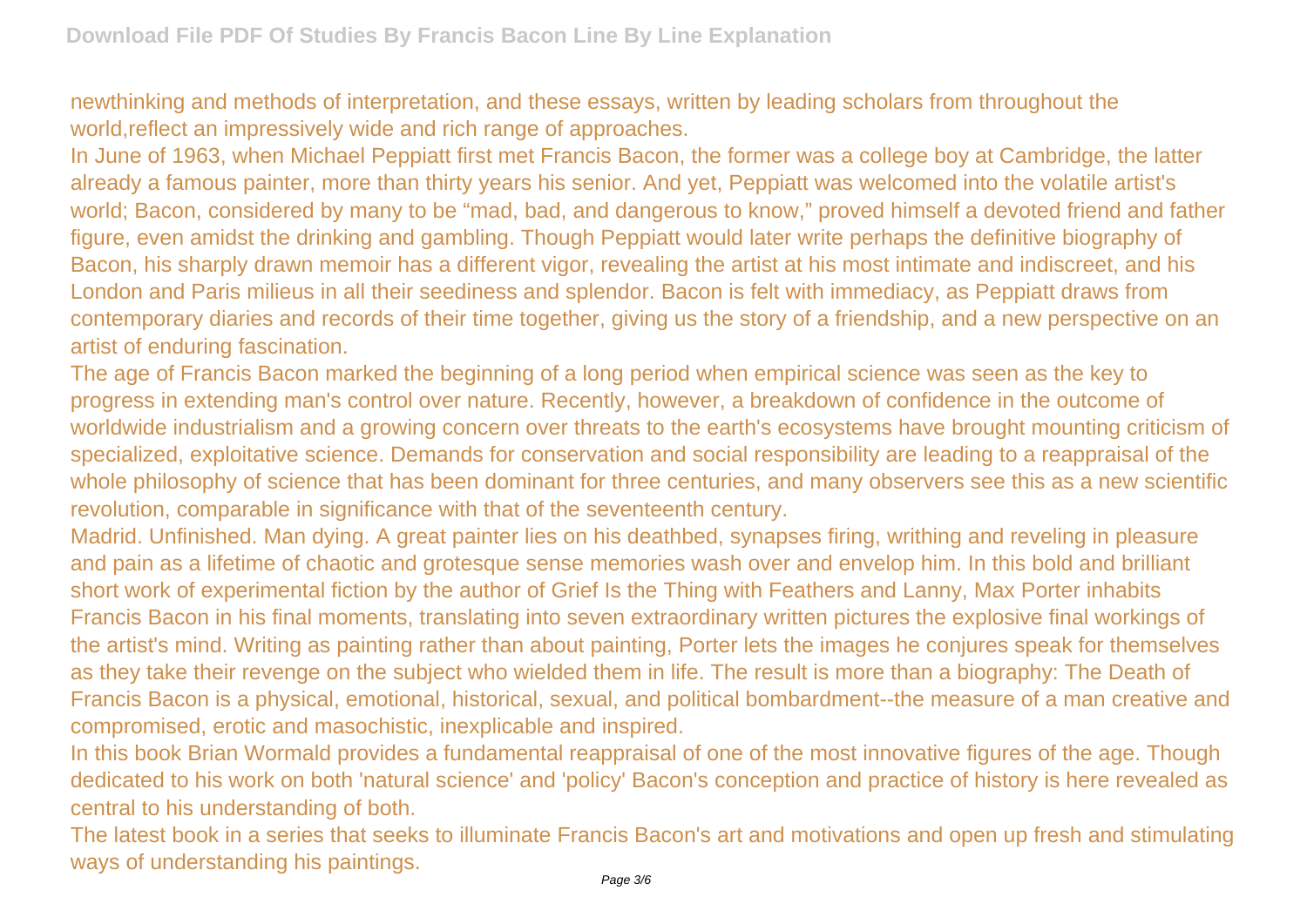## A compelling, brief narrative on the life of one of the most significant artists of the twentieth century.

A radically new perspective on Francis Bacon's art, analyzing the ways in which literature inspired the artist's work.

This book is a study of the scientific revolution as a movement of amateur science. It describes the ideology of the amateur scientific societies as the philosophy of the Enlightenment Movement and their social structure and the way they made modern science such a magnificent institution. It also shows what was missing in the scientific organization of science and why it gave way to professional science in stages. In particular the book studies the contributions of Sir Francis Bacon and of the Hon. Robert Boyle to the rise of modern science. The philosophy of induction is notoriously problematic, yet its great asset is that it expressed the view of the Enlightenment Movement about science. This explains the ambivalence that we still exhibit towards Sir Francis Bacon whose radicalism and vision of pure and applied science still a major aspect of the fabric of society. Finally, the book discusses Boyle's philosophy, his agreement with and dissent from Bacon and the way he single-handedly trained a crowd of poorly educated English aristocrats and rendered them into an army of able amateur researchers. Originally published in 1968. This volume discusses Francis Bacon's thought and work in the context of the European cultural environment that influenced Bacon's philosophy and was in turn influenced by it. It examines the influence of magical and alchemical traditions on Bacon and his opposition to these traditions, as well as illustrating the naturalist, materialist and ethico-political patterns in Bacon's allegorical interpretations of fables.

The third book in the Francis Bacon Studies series, this volume reveals fundamental insights into the artist's character and psychology that will change existing perceptions.

Francis Bacon (1561-1626), commonly regarded as one of the founders of the Scientific Revolution, exerted a powerful influence on the intellectual development of the modern world. He also led a remarkably varied and dramatic life as a philosopher, writer, lawyer, courtier, and statesman. Although there has been much recent scholarship on individual aspects of Bacon's career, Perez Zagorin's is the first work in many years to present a comprehensive account of the entire sweep of his thought and its enduring influence. Combining keen scholarly and psychological insights, Zagorin reveals Bacon as a man of genius, deep paradoxes, and pronounced flaws. The book begins by sketching Bacon's complex personality and troubled public career. Zagorin shows that, despite his idealistic philosophy and rare intellectual gifts, Bacon's political life was marked by continual careerism in his efforts to achieve advancement. He follows Bacon's rise at court and describes his removal from his office as England's highest judge for taking bribes. Zagorin then examines Bacon's philosophy and theory of science in connection with his project for the promotion of scientific progress, which he called "The Great Instauration." He shows how Bacon's critical empiricism and attempt to develop a new method of discovery made a seminal contribution to the growth of science. He demonstrates Bacon's historic importance as a prophetic thinker, who, at the edge of the modern era, predicted that science would be used to prolong life, cure diseases, invent new materials, and create new weapons of destruction. Finally, the book examines Bacon's writings on such subjects as morals, politics, language, rhetoric, law, and history. Zagorin shows that Bacon was one of the great legal theorists of his day, an influential philosopher of language, and a penetrating historian. Clearly and beautifully written, the book brings out the richness, scope, and greatness of Bacon's work and draws together the many, colorful threads of an extraordinarily brilliant and many-sided mind. Rina Arya explains how the artist redeployed religious iconography both to show Christianity's untenability in the modern age and to convey an experience of the human condition, specifically animalism and mortality.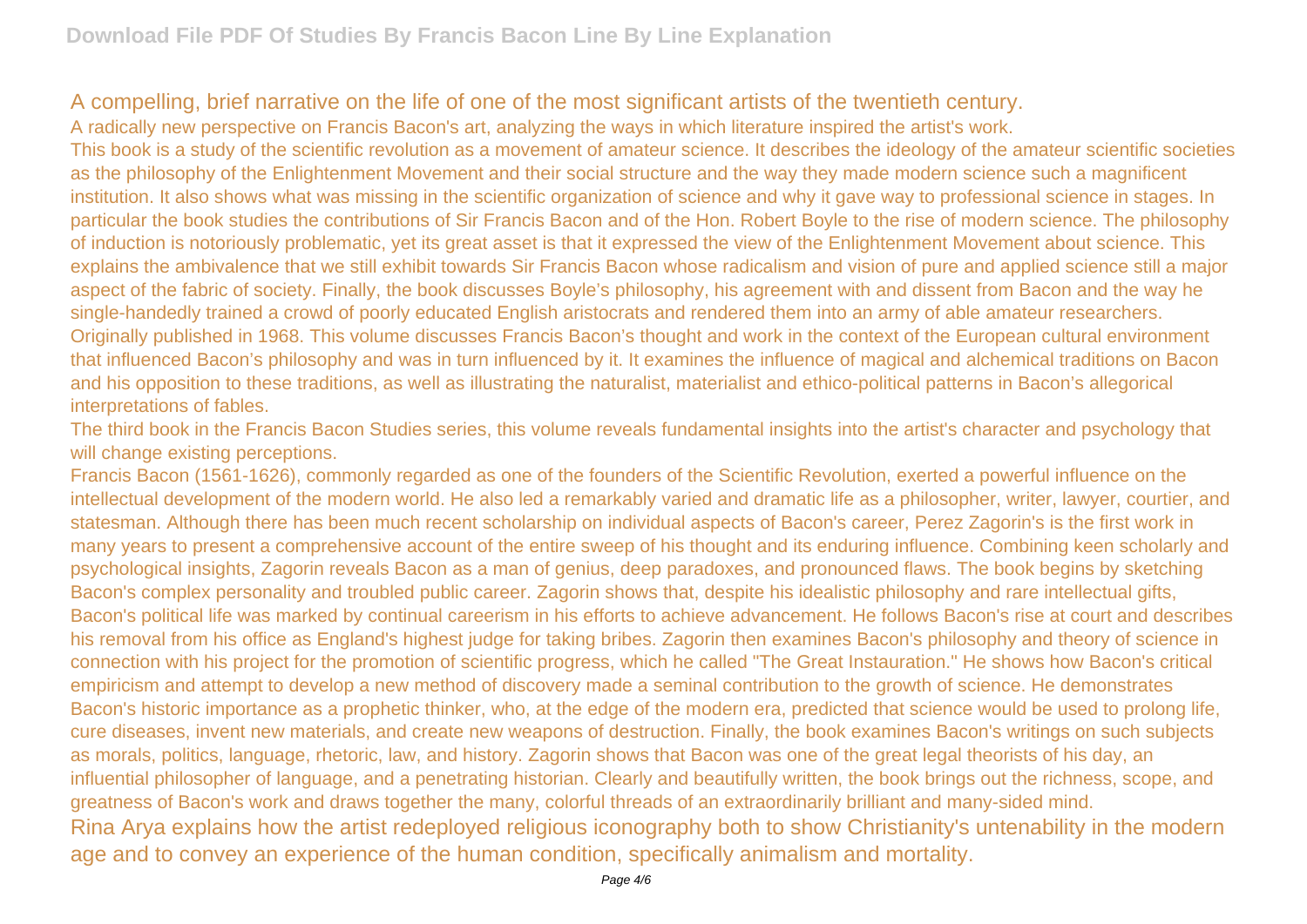The Estate of Francis Bacon published the five-volume catalogue raisonne of Bacon's paintings in 2016. In line with its intention to facilitate original research and writing on Bacon, The Estate will launch a series of books, 'Francis Bacon Studies', in 2019. Three titles are currently in production, the first of which, 'Bacon and the Mind', will be published in May 2019. The five authors of Bacon and the Mind are all prominent scholars in their various disciplines. Their original perspectives on Bacon illuminate his art and his motivations, and they open up new ways of understanding his paintings. "In 1949 Francis Bacon found his subject - the human body - and from then on it remained his principal theme. But he did not paint from life. Instead he appropriated images from the mass media that he manipulated into his 'studies'. His paintings bore witness to the shattered psychology of the time and shot him to a prominence that hardly diminished over the next fifty years, and that continues to rise." "This book presents many of the 'working documents' about which Bacon was entirely secretive but which, it emerges, were integral to his creative process. Culled from thousands of pieces of original material found in his studio, including newspapers, magazines, books and photographs, these items have each been exhaustively and minutely researched, providing for the first time comprehensive details of the artist's sources. This base material - folded, torn, clipped and spattered with paint - underwent an alchemical transformation frond mundane matter into new images." "Nearly all previously unseen, these visually thrilling documents demonstrate Bacon's tactile, visceral relationship with his sources, and his unerring eye for seeking out visual stimulation in the most unexpected places. His paintings emerged from a dialogue between great art of the past and photographic imagery of the present: and, as a painter of the transient, his work also shared the pulse and flicker of his other significant inspiration, early cinema. His fascination with medium itself - the texture of paint, the quality of newsprint, the techniques of mechanical reproduction of both the still and moving image - throws light on the nature of Bacon's points of contact with the twentieth century."--BOOK JACKET.

This collection contains fifty-eight essays, published at various times between 1597 and 1625, on subjects ranging among state policy, personal conduct, and the appreciation of nature. Bacon has been referred to as the founder of modern inductivism and prophet of the industrial revolution, and all forms of knowledge are subjected to the interpretation of Bacon's views on life.

Francis Bacon was one of most elusive and enigmatic creative geniuses of the twentieth century. However much his avowed aim was to simplify both himself and his art, he remained a deeply complex person. Bacon was keenly aware of this underlying contradiction, and whether talking or painting, strove consciously towards absolute clarity and simplicity, calling himself simply complicated. Until now, this complexity has rarely come across in the large number of studies on Bacons life and work. Francis Bacon: Studies for a Portrait shows a variety of Bacons many facets, and questions the